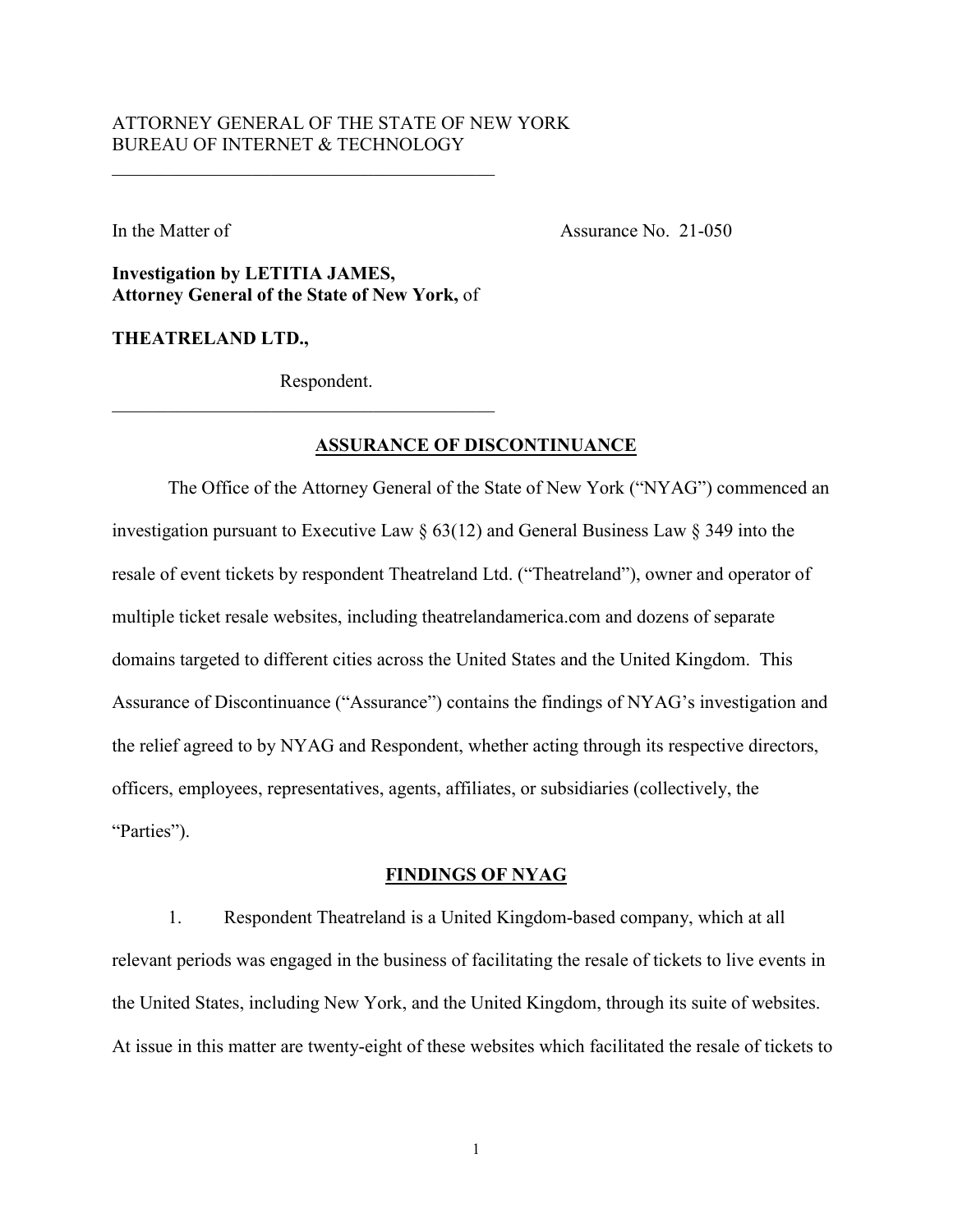New York residents and/or New York events (the "Resale Websites").<sup>1</sup>

2. Among other things, Respondent provided marketing services intended to direct internet traffic to the Resale Websites, where prospective buyers can search on the secondary market for tickets to events, for example by event type, artist or team name, venue, or date. A search for tickets on the Resale Websites displayed tickets that independent third parties have listed for resale on a platform owned and operated by one of Theatreland's business partners, Ticket Fulfillment Services, L.P. ("TFS"), a wholly-owned subsidiary of Vivid Seats LLC.

3. Theatreland displayed the TFS platform on the Resale Websites pursuant to a contract with TFS. When a consumer used the Resale Websites to purchase a ticket through the TFS platform, TFS managed, verified, and processed the order, and ensured the fulfillment of the order, including delivery of tickets. Theatreland did not itself offer any tickets for resale through the Resale Websites, and did not process or fulfill the orders that customers placed through the Resale Websites.

4. On a weekly basis, TFS disbursed to Theatreland the contractual commission it earned for any sales made on the platform through the Resale Websites. Theatreland had the ability to adjust the prices of or add service fees to tickets available on the platform through the Resale Websites, which in turn affected the amount of its commission.

5. The parties' contract required Theatreland to reimburse TFS for any commissions TFS had previously distributed to it, if the event for which the ticket was previously sold were

<sup>&</sup>lt;sup>1</sup> The Resale Websites are www.albany-theater.com, www.austin-theater.com, www.boston-theater.com, www.buffalo-theatre.com, www.chicago-theater.com, www.cincinnati-theater.com, www.denver-theater.com, www.durham-theater.com, www.fortmyerstheater.com, www.grand-rapids-theater.com, www.hershey-harrisburgtheatre.com, www.las-vegas-theater.com, www.nashville-theatre.com, www.newyorkcitytheatre.com, www norfolktheater.com, www.orlando-theatre.com, www.philadelphia-theater.com, www.pittsburgh-theater.com, www.portland-theater.com, www.rochester-theater.com, www.salt-lake-city-theater.com, www.san-franciscotheater.com, www.sarasotatheater.com, www.seattle-theatre.com, www.syracuse-theater.com, www.theatrelandamerica.com, www.toronto-theatre.com, and www.west-palm-beach-theater.com.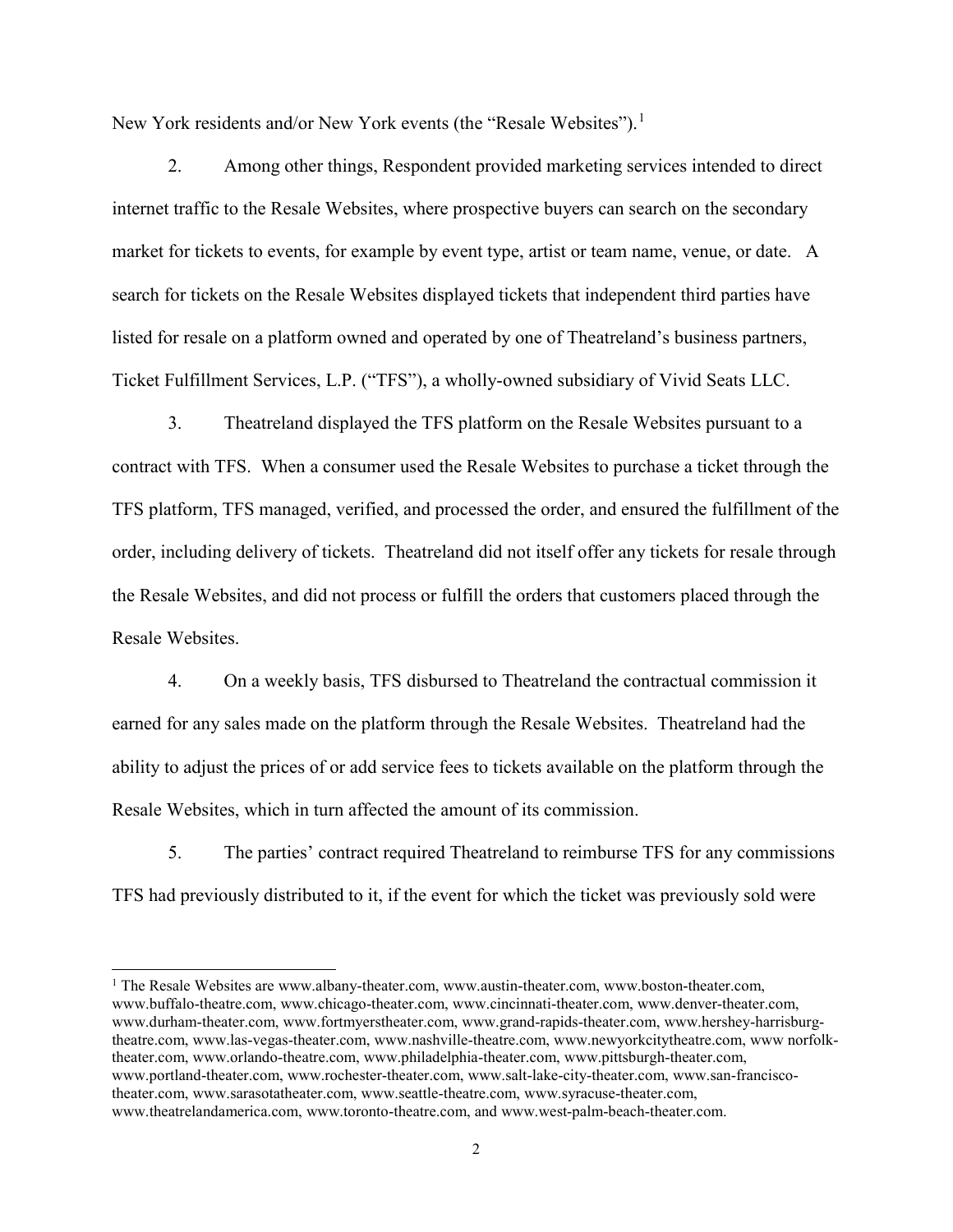canceled for any reason. TFS had the right to deduct any such amounts from future payments to Theatreland.

6. The parties' contract also appended Terms and Conditions drafted by TFS that Theatreland was required under the agreement to post on its Resale Websites. From at least January 15, 2018 through April 22, 2020, the Terms of Service available on the Resale Websites promised consumers that they would receive a refund if the event for which they were purchasing a ticket was canceled.

7. Over the course of February and March 2020, the threat of the novel coronavirus COVID-19 began to materialize in significant ways. With COVID-19 cases mounting in New York State, on March 12, 2020, New York Governor Andrew Cuomo issued Executive Order 202.1, temporarily prohibiting public gatherings of more than five hundred people. Public ticketed events were canceled en masse both within New York and around the country.

8. During the month of April 2020, Theatreland and TFS conferred about the extensive dislocation in the secondary market for ticket events, and its impact on the parties' finances. TFS created and provided spreadsheets designed to quantify financial obligations arising from mass event cancellations. These documents compared the financial effect of continuing to offer cash refunds for all purchasers with various amounts of store credit. One such proposal calculated the financial obligations of providing store credit worth 120% of the original purchase price.

9. As cancellations continued to pile up, Theatreland and TFS coordinated to limit Theatreland's exposure to a wave of refunds. On April 17, 2020, Theatreland represented to TFS by email that, if it were required to promptly repay all commissions it had received for canceled or postponed events, it could not fulfill its repayment obligations in the immediate future.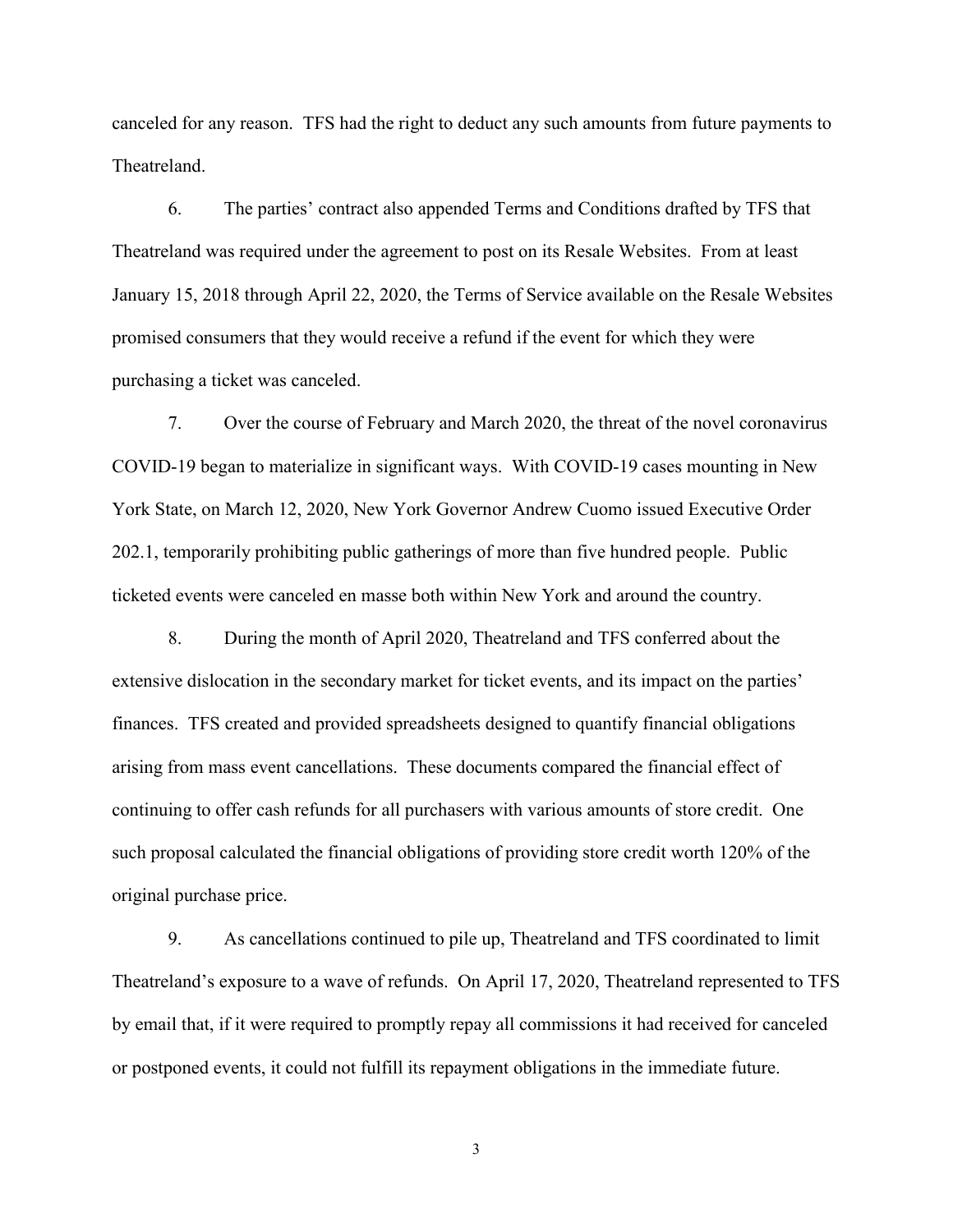Accordingly, Theatreland agreed to accept TFS's proposal to offer 120% store credit in place of cash refunds. Theatreland asserted to TFS that its primary objective was "to honour the guarantees that we together have made to our customers." Nevertheless, the parties did not make any exceptions for customers who were guaranteed refunds by law. The agreement applied to all canceled events, regardless of the location of the venue or the residency of the purchaser, or whether the purchaser had completed the order at the time when the Resale Websites promised refunds for canceled events.

10. On April 22, 2020, the parties revised the Terms and Conditions on the Resale Websites related to the parties' policies for canceled events. Instead of promising refunds, the new Terms and Conditions instead guaranteed that buyers of tickets to canceled events would receive "compensation." The revised Terms and Conditions did not specify that this compensation, which had long been in the form of a refund, would instead be in the form of store credit.

11. The following day, April 23, 2020, Theatreland and TFS sent out emails to customers who had already received a prior notice informing them that their event had been canceled. These emails told consumers, all of whom had purchased their tickets pursuant to a promise that they would be refunded if the event were canceled, that they were "no longer able to offer refunds for events that have been canceled," and that the consumer was instead subject to the store credit policy. Theatreland and TFS continued to send out substantially similar emails to consumers when new cancelations occurred.

12. On May 26, 2020, the parties again revised the Terms and Conditions on the Resale Websites related to the parties' policies for canceled events. For the first time, the policy purported to inform consumers that they might receive credit in lieu of a refund for a purchase to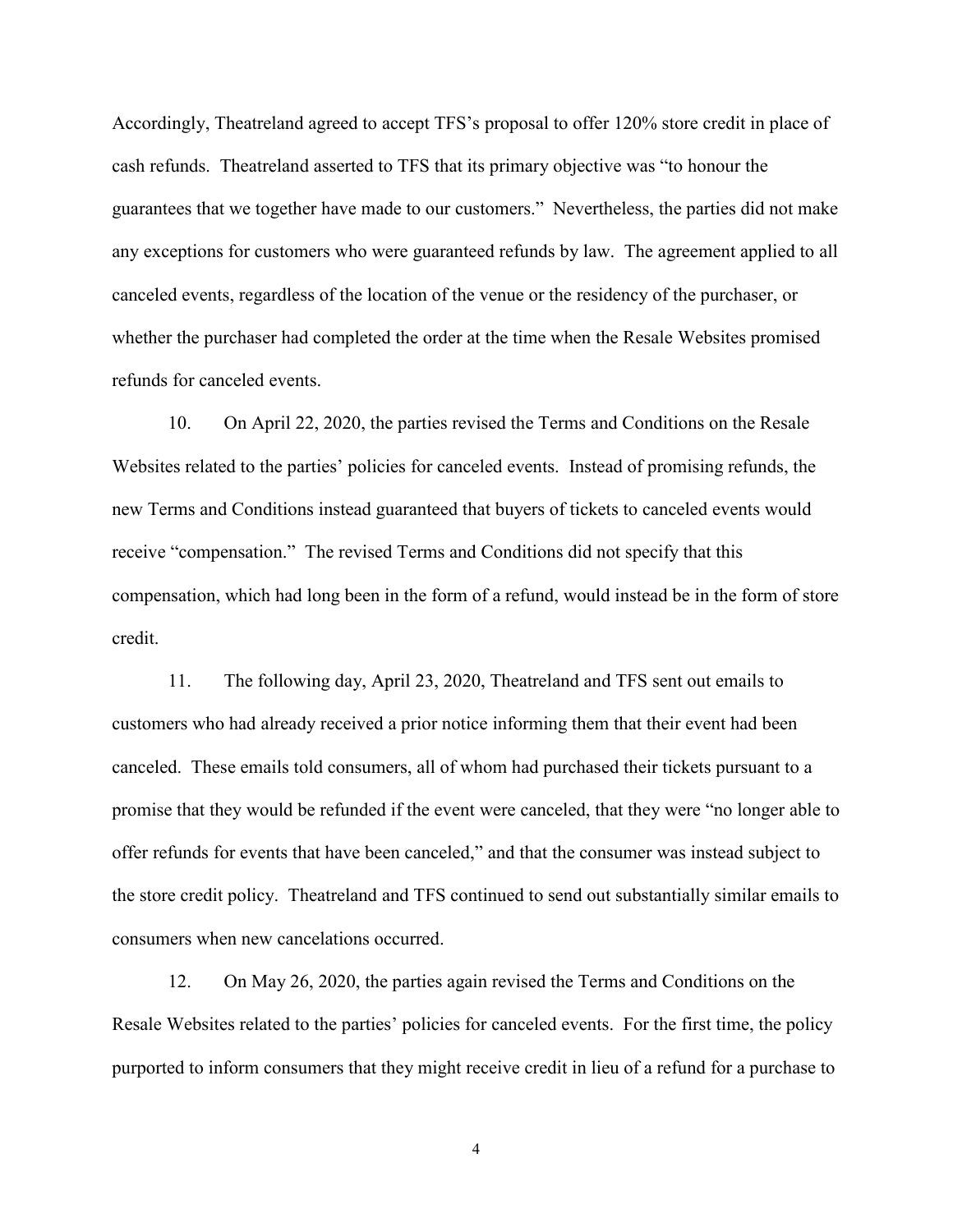a canceled event. The new policy stated that "[i]f an event is canceled, we will refund the purchase price (including delivery charges, less possible restocking fees), or will issue a credit for use on a future purchase, as determined in our sole discretion (unless otherwise required by applicable law)." Notwithstanding that promise to provide refunds where "required by applicable law," Theatreland and TFS continued to deny refunds even where the law required them to guarantee refunds, including to over two hundred purchasers who had bought tickets to events within New York State that were canceled after Theatreland and TFS implemented these revisions.

13. Throughout this period, TFS and Theatreland would confer about individual complaints the parties received through customer service portals. Although the parties agreed in certain individual cases to provide refunds, they (through TFS's direct communications with consumers) continued to deny refunds to other purchasers entitled to refunds by law and to provide store credit as the default option—and failed to notify consumers that they might be entitled to refunds by law.

14. These practices harmed consumers by failing to provide refunds they were entitled to by law, deceiving consumers by misrepresenting their eligibility for a refund, and failing to honor express refund promises.

15. After being contacted by the NYAG as part of this investigation, on or about February 3, 2021, Theatreland proactively requested that TFS notify all New York-based purchasers of tickets to canceled events, and out-of-state purchasers to events in New York that had been canceled, to advise them that they were eligible to seek a refund. TFS sent this notification.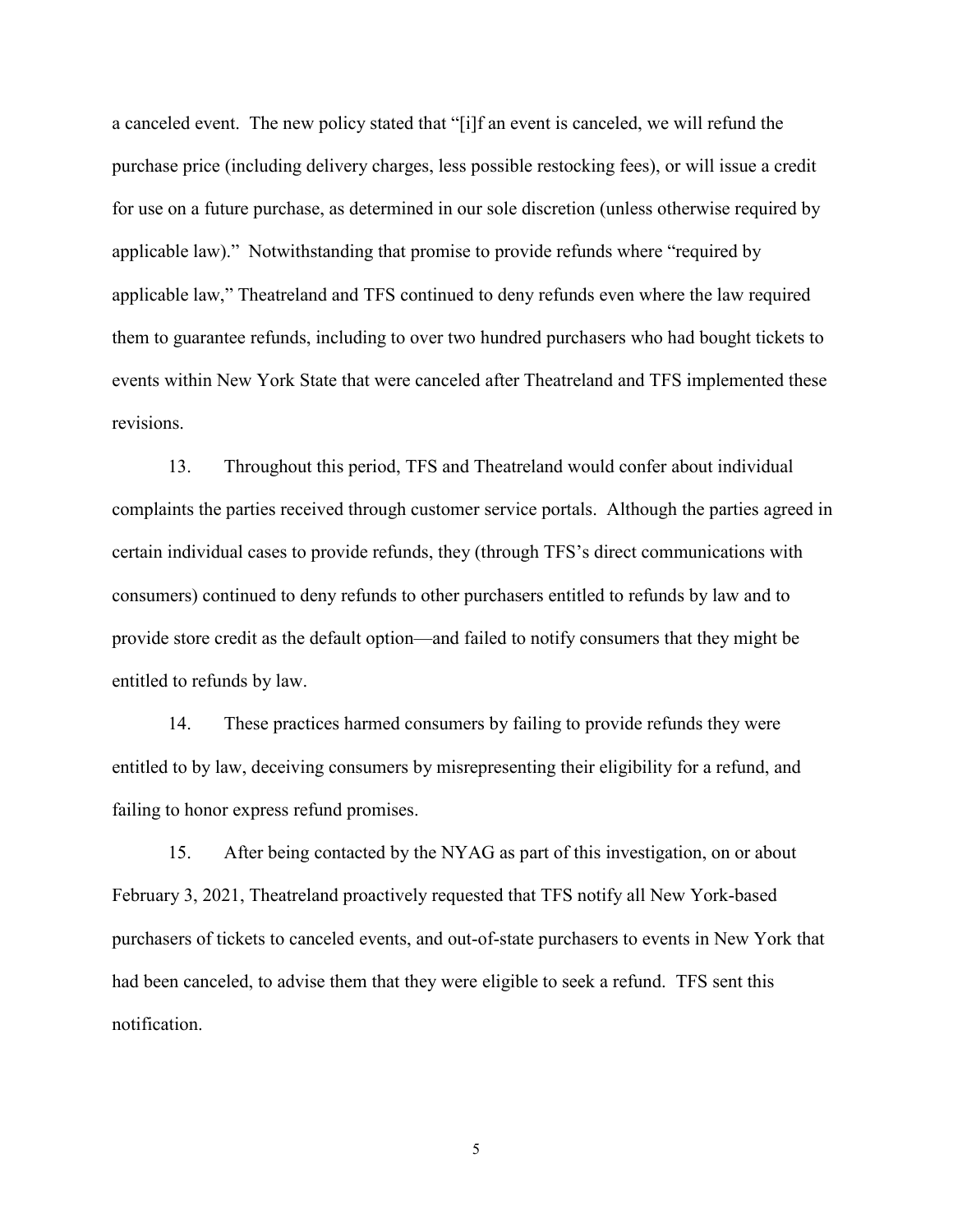## **Regulatory Framework**

16. Executive Law § 63(12) and General Business Law §§ 349 and 350 prohibit misrepresentation and deceptive acts or practices in the conduct of any business.

17. Executive Law  $\S 63(12)$  also prohibits illegal practices in the conduct of any business. Arts and Cultural Affairs Law § 25.07 requires any person, firm, or corporation that facilitates the resale of event tickets to guarantee that it will refund to the purchaser the amount paid by the purchaser (including, but not limited to, all fees, regardless of how characterized) if the event for which such ticket has been resold is canceled, notwithstanding any other provision of law.

## **Respondent's Conduct Violated New York Law**

18. NYAG finds that Respondent's conduct violated, *inter alia*, Executive Law § 63(12), which authorizes NYAG to pursue repeated fraudulent or illegal acts; GBL §§ 349 and 350, which prohibit deceptive acts and practices and false advertising; and Arts and Cultural Affairs Law § 25.07, which requires any person, firm, or corporation that facilitates the resale of event tickets to guarantee refunds to purchasers if the event for which the purchaser has bought a ticket is canceled.

19. Respondent neither admits nor denies NYAG's Findings, paragraphs 1–15 above.

20. NYAG finds the relief and agreements contained in this Assurance appropriate and in the public interest. THEREFORE, NYAG is willing to accept this Assurance pursuant to Executive Law  $\S 63(15)$ , in lieu of commencing a statutory proceeding for violations of Executive Law § 63(12), GBL §§ 349 and 350, and Arts and Cultural Affairs Law § 25.07.

IT IS HEREBY UNDERSTOOD AND AGREED, by and between the Parties: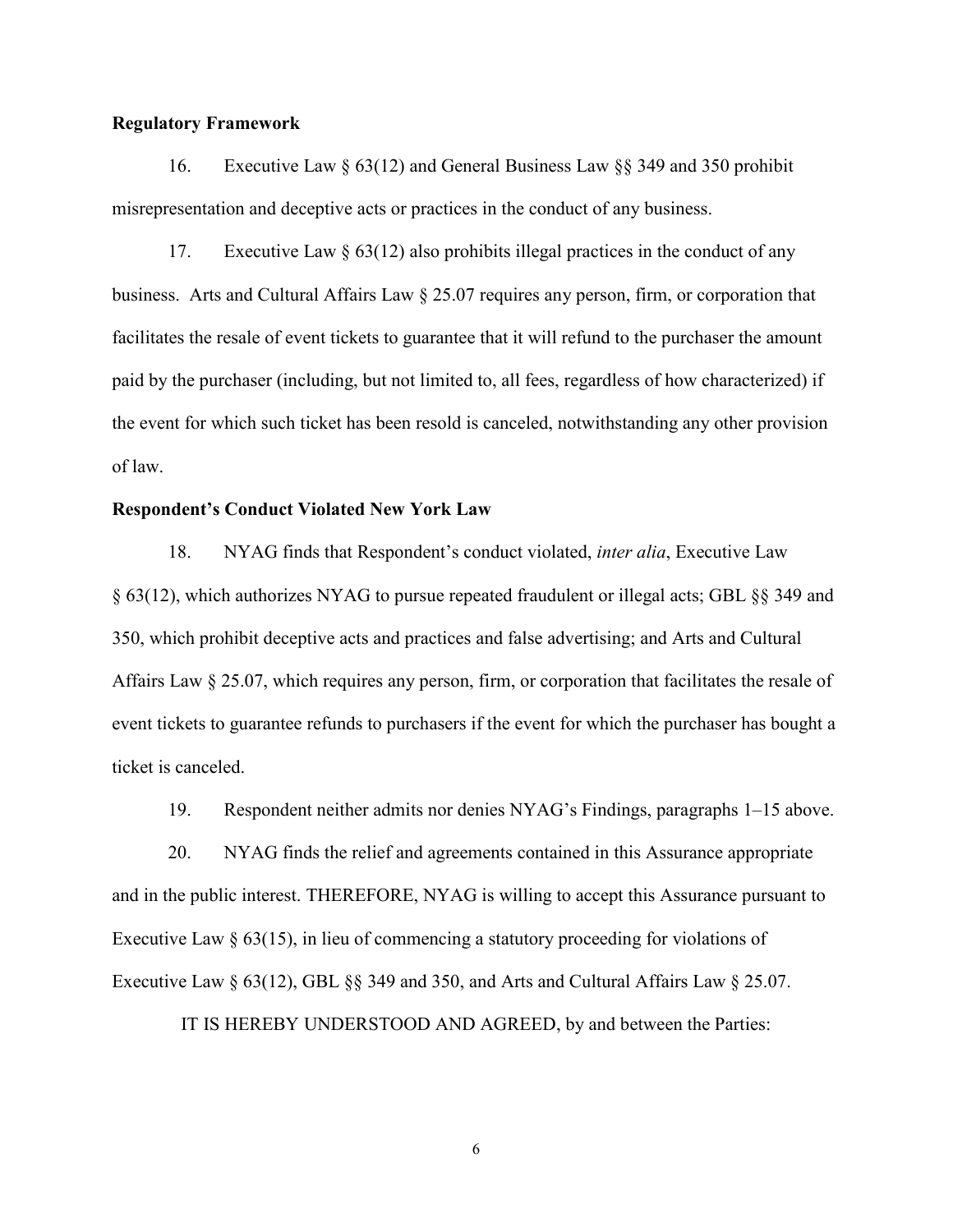#### **RELIEF**

21. Respondent shall not directly or indirectly – on its own or through any existing or future firm or other business structure – engage, or attempt to engage, in conduct in violation of Executive Law § 63(12), GBL §§ 349 and 350, and Arts and Cultural Affairs Law § 25.07, and expressly agrees and acknowledges that any such conduct is a violation of the Assurance, and that NYAG thereafter may commence the civil action or proceeding contemplated in paragraph 20, *supra*, in addition to any other appropriate investigation, action, or proceeding.

22. Within thirty (30) days of the Effective Date of this Assurance, Respondent shall notify or cause to be notified (i) all New York State residents who placed an order on the Resale Websites at any time prior to May 26, 2020 for an event to be held in any venue outside of New York State at any time after January 1, 2020, which event was thereafter canceled (the "NY Resident Purchasers"); and (ii) all consumers regardless of residency who placed an order on the Resale Websites for an event to be held in any venue within New York State at any time after January 1, 2020, which event was thereafter canceled (the "NY Venue Purchasers," and collectively with the NY Resident Purchasers, "Covered Purchasers"), that they are eligible for a refund of their entire purchase price, and may choose either (i) to claim that refund, less any credit the consumer may have already received in lieu of that refund and used on a purchase, or (ii) to retain any credit the consumer may have already received in lieu of that refund.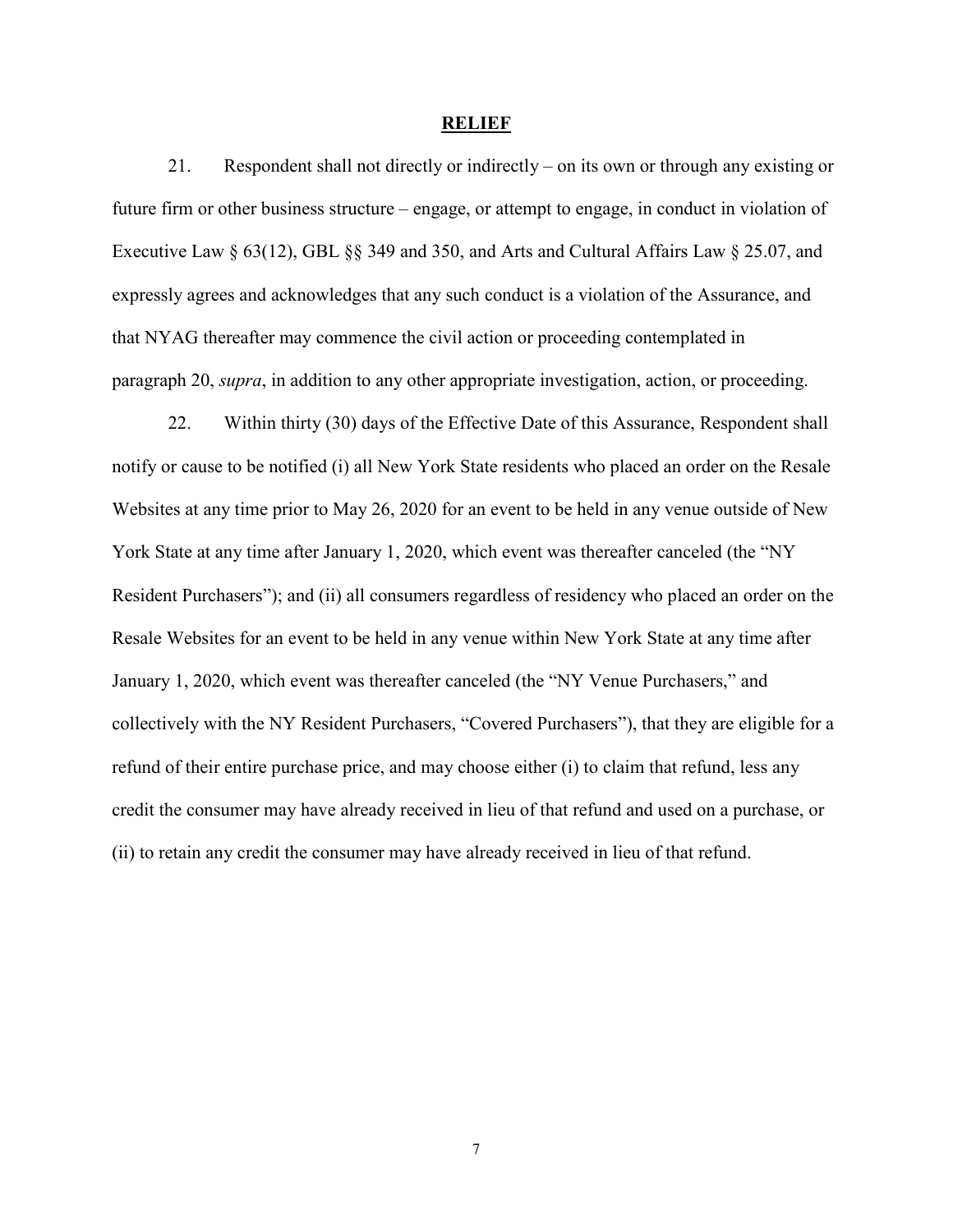a. To the extent Respondent has refunded a Covered Purchaser in full for a Covered Order or has provided or delivered notice on or after February 3, 2021 to a Covered Purchaser of that Purchaser's eligibility for a refund for a Covered Order and have not through the Effective Date of this Assurance received a request for a refund, Respondent need not provide notice pursuant to this paragraph to the Covered Purchaser with respect to the Covered Order for which that Purchaser has been so refunded or notified.

b. Any notice sent pursuant to this paragraph shall be sent by email to the email address associated with the order and (i) inform consumers, in both the subject line and body of the email, that the notice concerns a refund offer for the consumer's ticket order; (ii) identify with specificity the event and/or order to which the refund offer relates; and (iii) clearly and conspicuously inform the consumer how to claim a refund.

23. Within fourteen (14) days of the Effective Date of this Assurance, Respondent shall conduct a full review of the statements on their Resale Websites concerning refunds for canceled events and shall ensure that any and all such statements disclose that consumers may be entitled to refunds under applicable law.

24. In any communication occurring after the Effective Date of this Assurance that is made by Respondent to a consumer concerning a canceled event, Respondent shall clearly and conspicuously inform the consumer that he or she may be entitled to a refund under applicable law.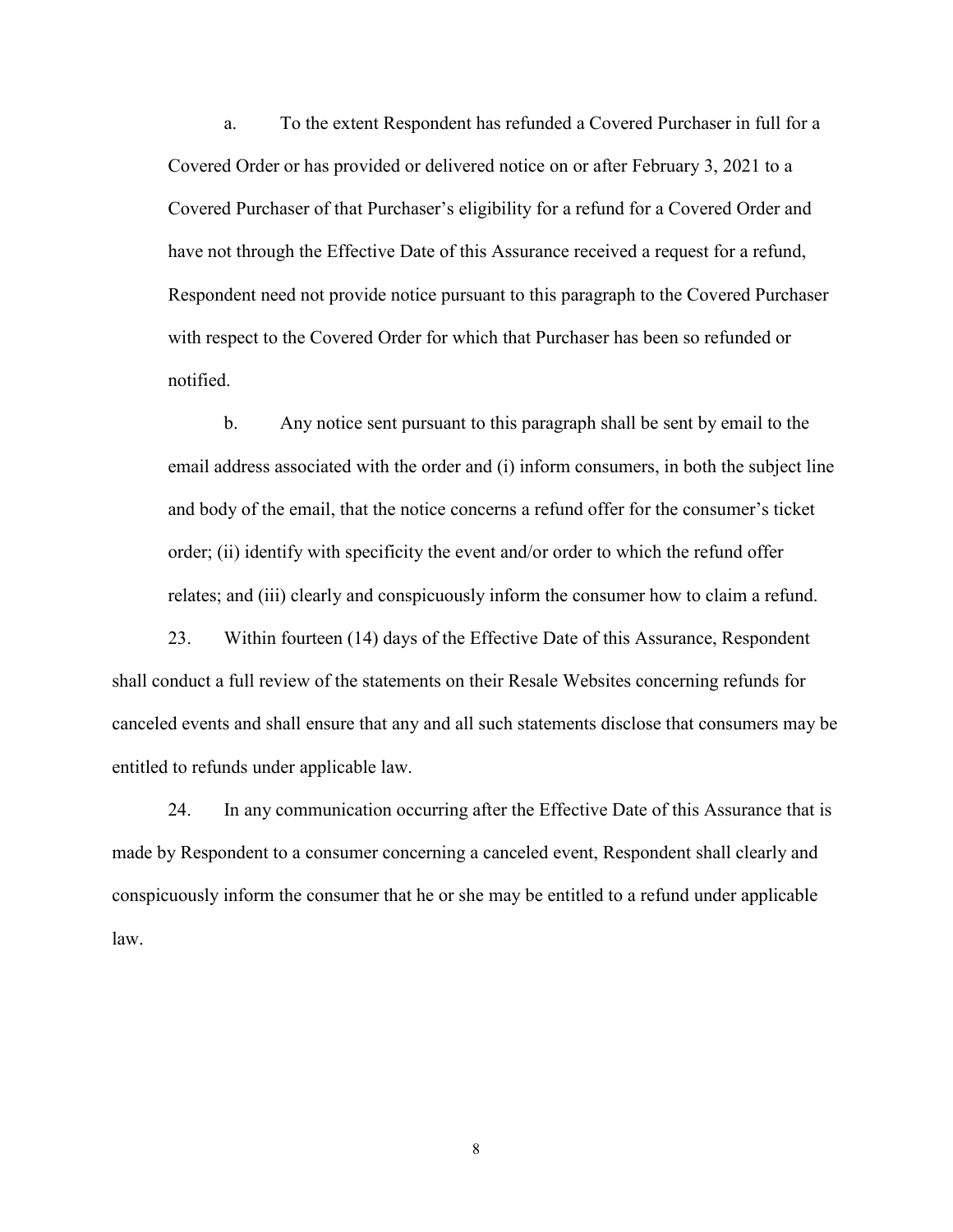#### **MISCELLANEOUS**

25. Acceptance of this Assurance by NYAG is not an approval or endorsement by NYAG of any of Respondent's policies, practices, or procedures, and Respondent shall make no representation to the contrary.

26. Respondent expressly agrees and acknowledges that NYAG may initiate a subsequent investigation, civil action, or proceeding to enforce this Assurance, for violations of the Assurance, or if the Assurance is voided pursuant to paragraph 33, and agrees and acknowledges that in such event:

a. any statute of limitations or other time-related defenses are tolled from and after the effective date of this Assurance;

b. the NYAG may use statements, documents or other materials produced or provided by Respondent prior to or after the effective date of this Assurance;

c. any civil action or proceeding must be adjudicated by the courts of the State of New York, and that Respondent irrevocably and unconditionally waives any objection based upon personal jurisdiction, inconvenient forum, or venue.

d. evidence of a violation of this Assurance shall constitute prima facie proof of a violation of the applicable law pursuant to Executive Law  $\S$  63(15).

27. If a court of competent jurisdiction determines that Respondent has violated the Assurance, Respondent shall pay to the NYAG the reasonable cost, if any, of obtaining such determination and of enforcing this Assurance, including without limitation legal fees, expenses, and court costs.

28. This Assurance is not intended for use by any third party in any other proceeding.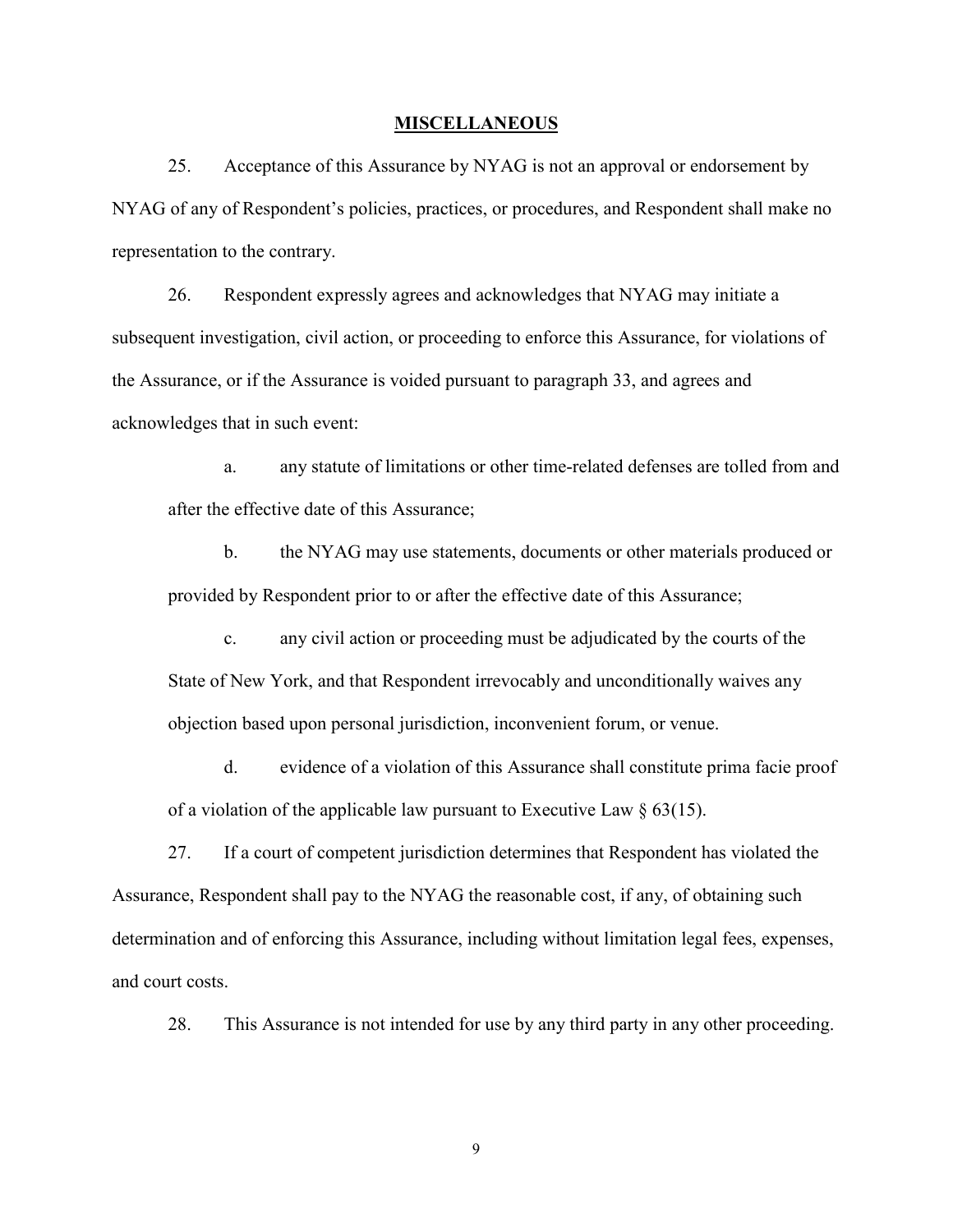29. All terms and conditions of this Assurance shall continue in full force and effect on any successor, assignee, or transferee of Respondent. Respondent shall include any such successor, assignment or transfer agreement a provision that binds the successor, assignee or transferee to the terms of the Assurance. No party may assign, delegate, or otherwise transfer any of its rights or obligations under this Assurance without the prior written consent of NYAG.

30. Nothing contained herein shall be construed as to deprive any person of any private right under the law, nor to waive any legal argument or defense not expressly waived herein.

31. Any failure by the NYAG to insist upon the strict performance by Respondent of any of the provisions of this Assurance shall not be deemed a waiver of any of the provisions hereof, and the NYAG, notwithstanding that failure, shall have the right thereafter to insist upon the strict performance of any and all of the provisions of this Assurance to be performed by Respondent.

32. All notices, reports, requests, and other communications pursuant to this Assurance must reference Assurance No. 21-050, and shall be in writing and shall, unless expressly provided otherwise herein, be given by hand delivery; express courier; or electronic mail at an address designated in writing by the recipient, followed by postage prepaid mail, and shall be addressed as follows:

If to Respondent, to:

Theatreland Ltd. 19-21 Chapel Street Marlow Buckinghamshire, SL7 3HN United Kingdom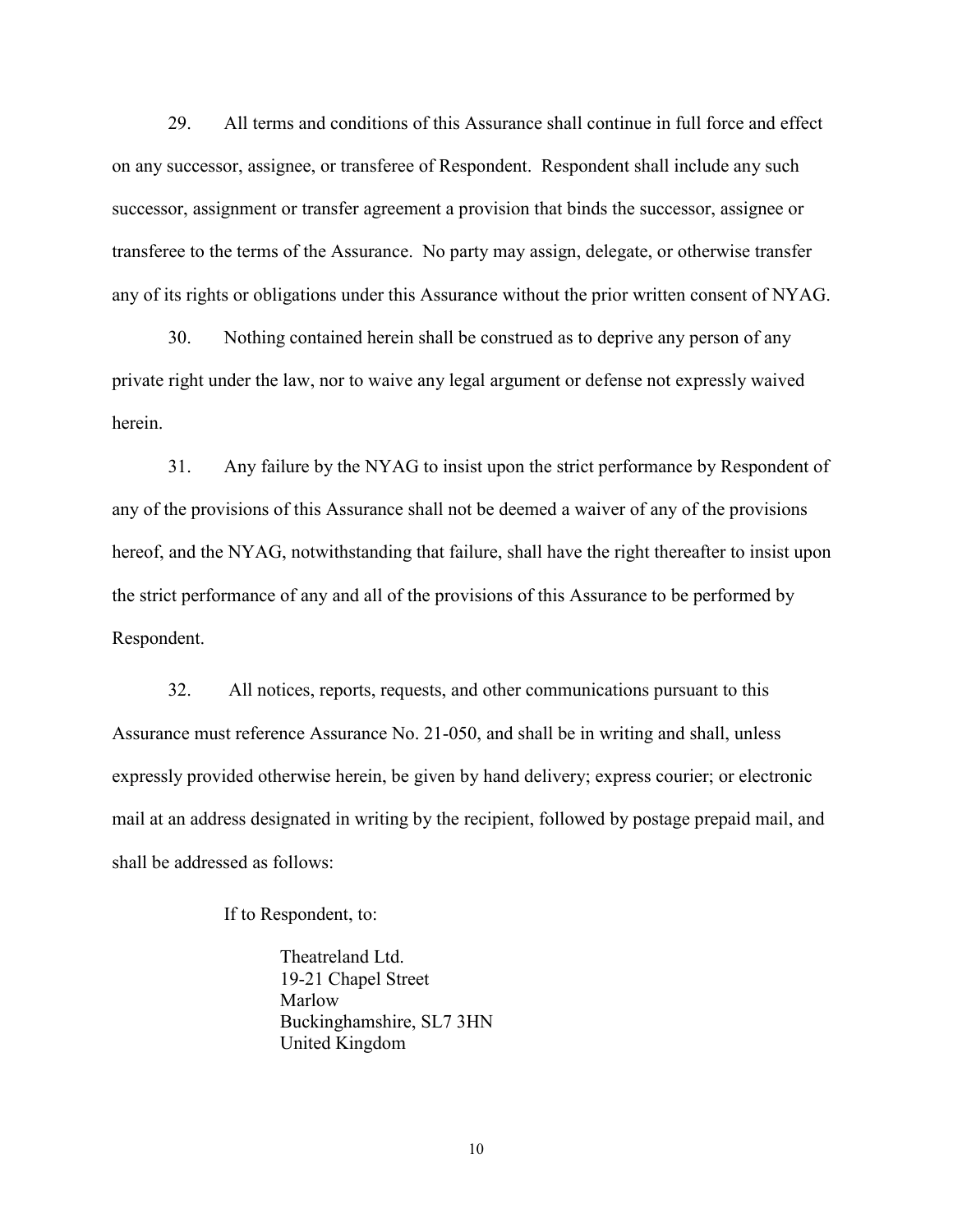If to NYAG, to:

Bureau Chief Bureau of Internet & Technology New York State Office of the Attorney General 28 Liberty Street New York, NY 10005

33. NYAG has agreed to the terms of this Assurance based on, among other things, the representations made to NYAG by Respondent and its counsel and NYAG's own factual investigation as set forth in Findings, paragraphs 1–15 above. Respondent represents and warrants that neither it nor its counsel has made any material representations to NYAG that are inaccurate or misleading. If any material representations by Respondent or its counsel are later found to be inaccurate or misleading, this Assurance is voidable by NYAG in its sole discretion.

34. No representation, inducement, promise, understanding, condition, or warranty not set forth in this Assurance has been made to or relied upon by Respondent in agreeing to this Assurance.

35. Respondent represents and warrants, through the signatures below, that the terms and conditions of this Assurance are duly approved.

36. Unless a term limit for compliance is otherwise specified within this Assurance, the Respondent's obligations under this Assurance are enduring. Nothing in this Agreement shall relieve Respondent of other obligations imposed by any applicable state or federal law or regulation or other applicable law.

37. Respondent agrees not to take any action or to make or permit to be made any public statement denying, directly or indirectly, any finding in the Assurance or creating the impression that the Assurance is without legal or factual basis. Nothing in this paragraph affects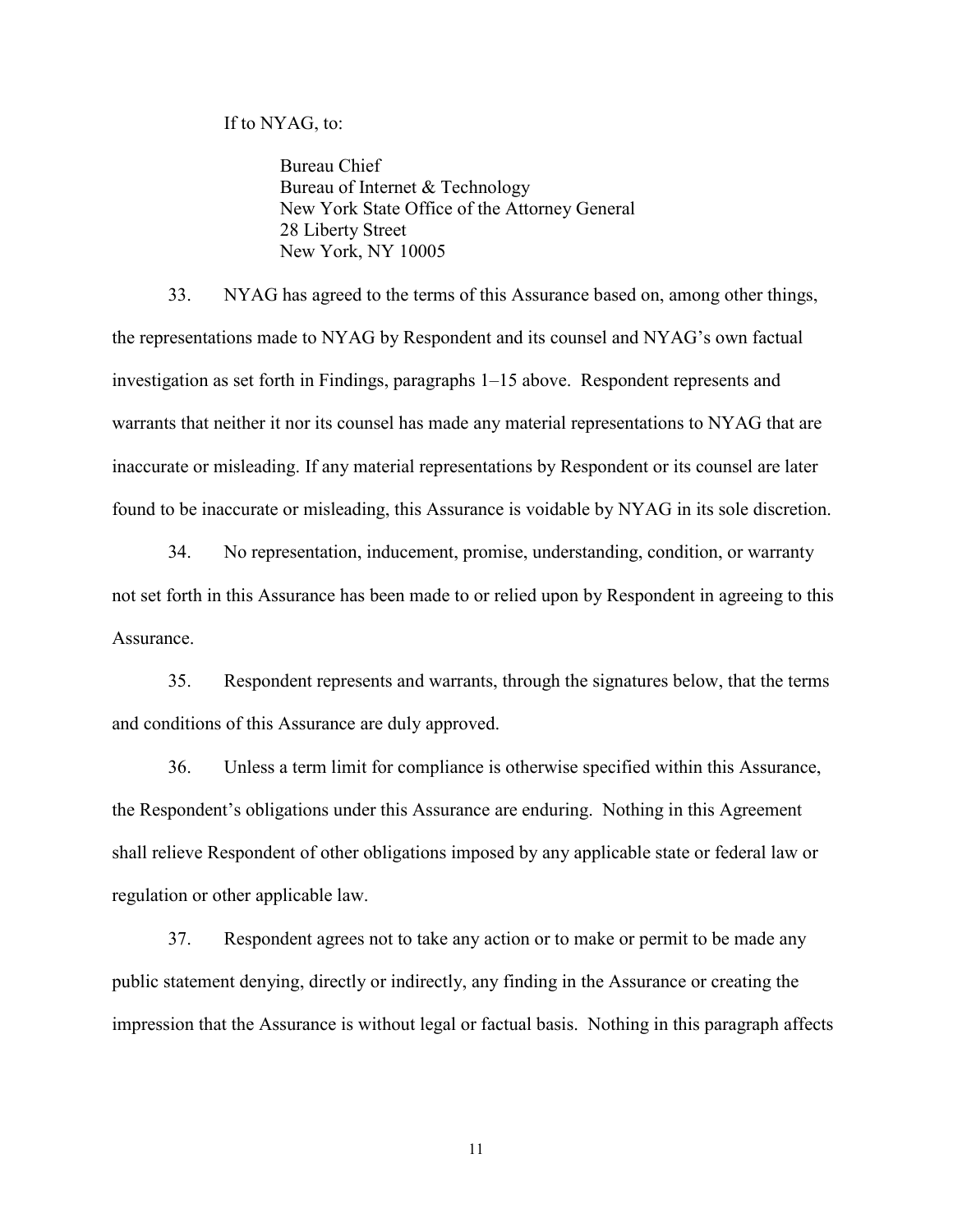Respondent's right to take legal or factual positions in defense of litigation or other legal proceedings to which the NYAG is not a party.

38. Nothing contained herein shall be construed to limit the remedies available to NYAG in the event that Respondent violates the Assurance after its effective date.

39. This Assurance may not be amended except by an instrument in writing signed on behalf of the Parties to this Assurance.

40. In the event that any one or more of the provisions contained in this Assurance shall for any reason be held by a court of competent jurisdiction to be invalid, illegal, or unenforceable in any respect, in the sole discretion of NYAG, such invalidity, illegality, or unenforceability shall not affect any other provision of this Assurance.

41. Respondent acknowledges that it has entered this Assurance freely and voluntarily and upon due deliberation with the advice of counsel.

42. This Assurance shall be governed by the laws of the State of New York without regard to any conflict of laws principles.

43. The Assurance and all its terms shall be construed as if mutually drafted with no presumption of any type against any party that may be found to have been the drafter.

44. This Assurance may be executed in multiple counterparts by the Parties hereto. All counterparts so executed shall constitute one agreement binding upon all Parties, notwithstanding that all Parties are not signatories to the original or the same counterpart. Each counterpart shall be deemed an original to this Assurance, all of which shall constitute one agreement to be valid as of the effective date of this Assurance. For purposes of this Assurance, copies of signatures shall be treated the same as originals. Documents executed, scanned and transmitted electronically and electronic signatures shall be deemed original signatures for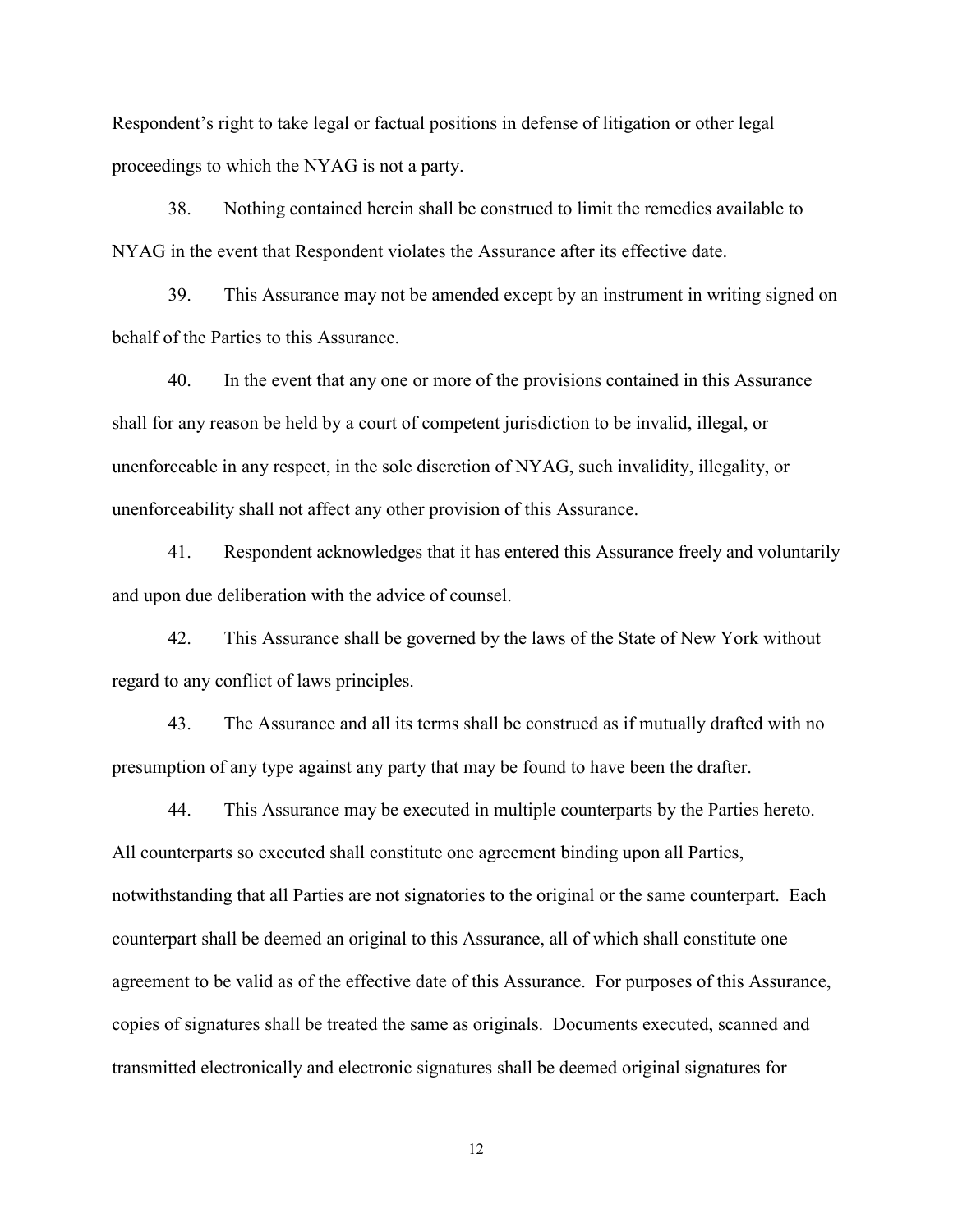purposes of this Assurance and all matters related thereto, with such scanned and electronic

signatures having the same legal effect as original signatures.

45. The effective date of this Assurance shall be August 30, 2021.

LETITIA JAMES Attorney General of the State of New York 28 Liberty Street New York, NY 10005

By:  $\Box$ Ezra Sternstein Assistant Attorney General Bureau of Internet & Technology